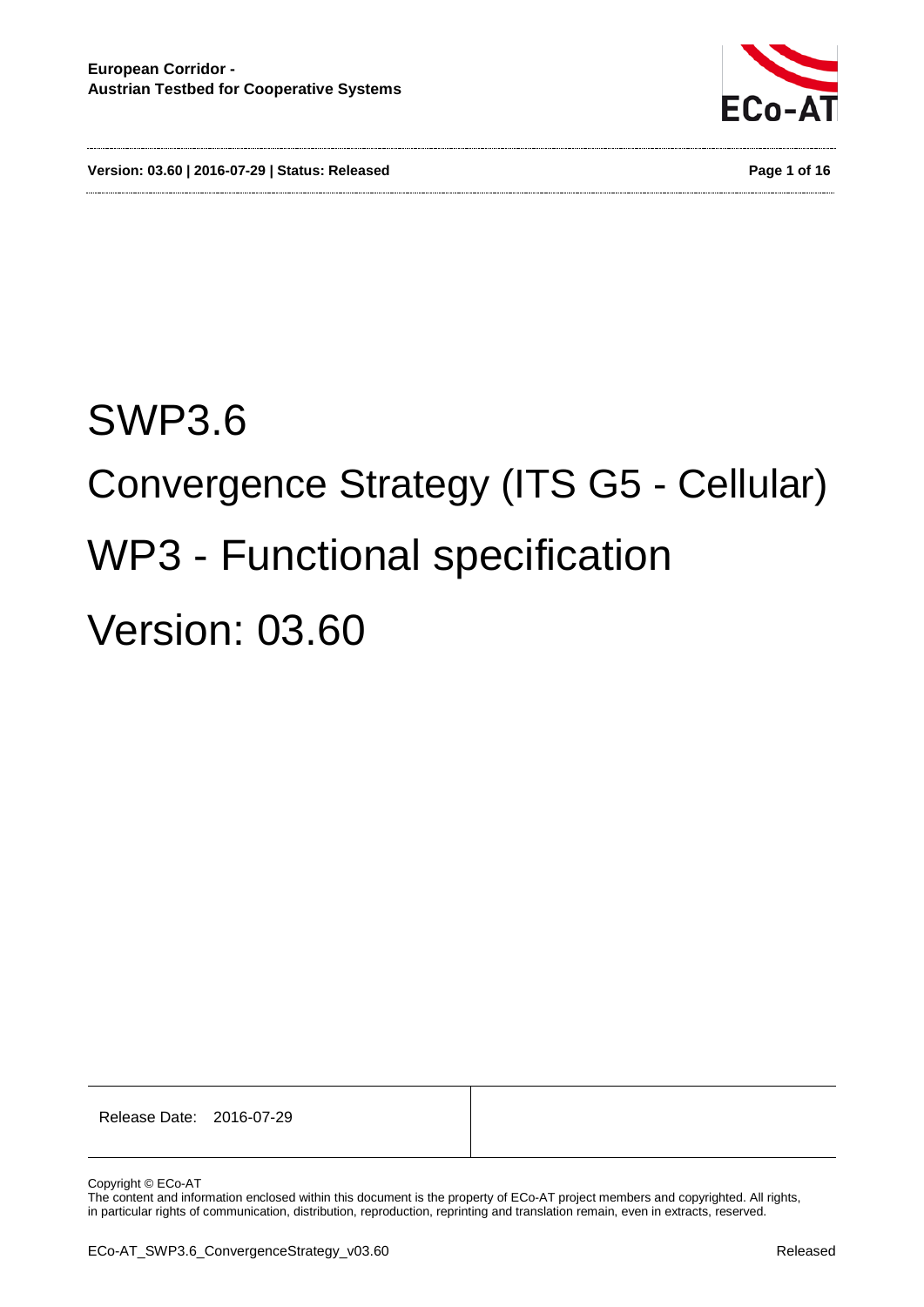

# **Version: 03.60 | 2016-07-29 | Status: Released Page 2 of 16**

# **Overview of changes**

| No.       | <b>Version</b> | <b>Status</b> | <b>IDate</b> | <b>Type of Change</b>         |
|-----------|----------------|---------------|--------------|-------------------------------|
| 1         | 02.00          | Released      | 2015-05-03   | Second Release                |
| 2         | 03.00          | Released      | 2015-07-14   | <b>Third Release</b>          |
| 3         | 03.10          | Released      | 2015-10-28   | Third Release - Update        |
| $\vert 4$ | 03.50          | Released      | 2016-04-29   | Third Release - Second Update |
| 5         | 03.60          | Released      | 2016-07-29   | Third Release - Third Update  |

<span id="page-1-0"></span>*Table 1: Document History*

Reference to the status- and version administration:

## **Status**:

| In progress | the document is currently in editing mode                                                       |
|-------------|-------------------------------------------------------------------------------------------------|
| Released    | the document has been checked and released by quality assurance, it can only be modified if the |
|             | version number is updated.                                                                      |

## **Versions**:

| Takes place in two stages. Released documents receive the next higher integral version number. |                                                    |  |  |
|------------------------------------------------------------------------------------------------|----------------------------------------------------|--|--|
| 00.01, 00.02 etc.                                                                              | Not released versions, with the status in progress |  |  |
| 01, 02, etc.                                                                                   | Released version with the status released          |  |  |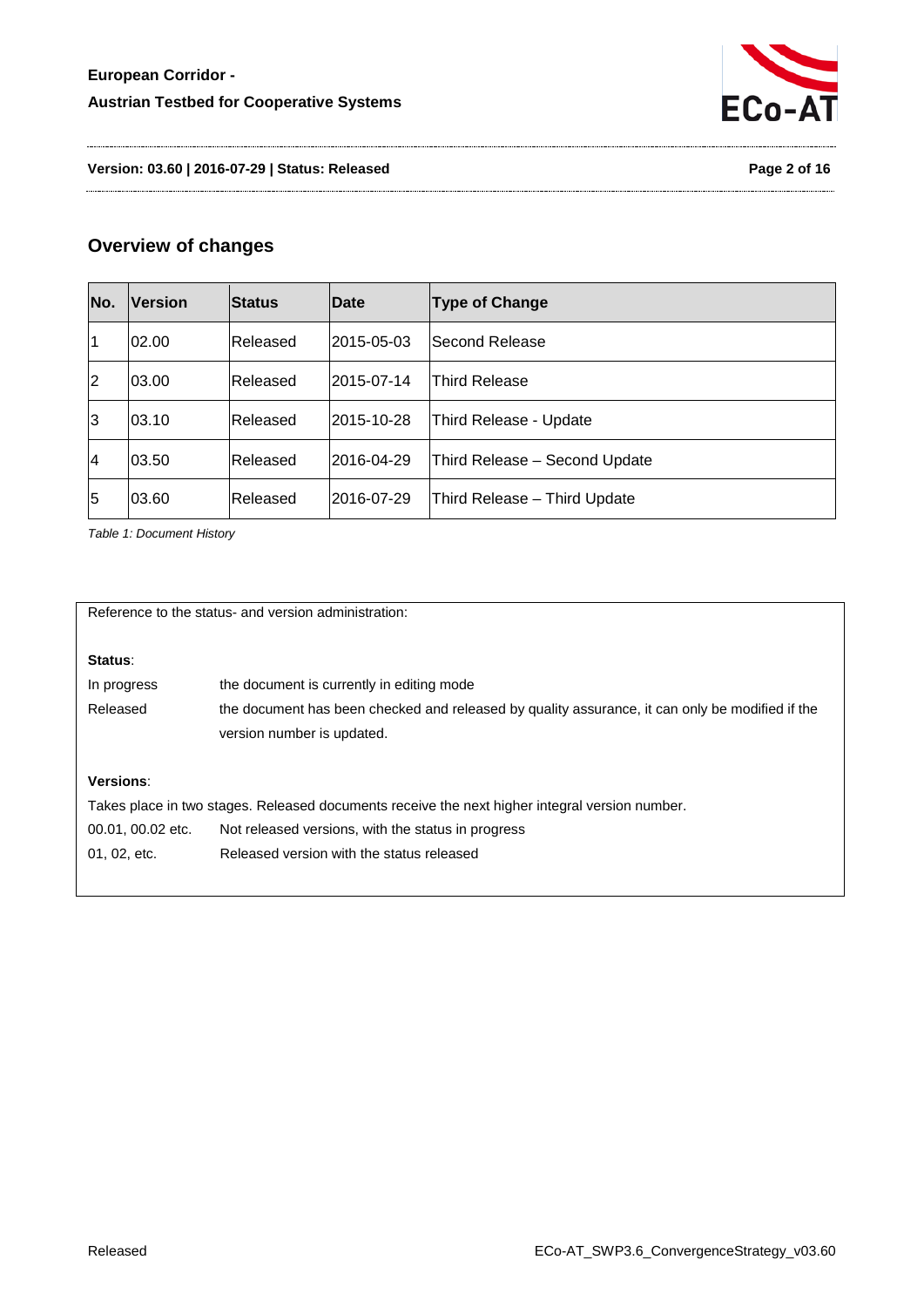

Version: 03.60 | 2016-07-29 | Status: Released

Page 3 of 16

## **Table of contents**

| $\blacktriangleleft$    |  |
|-------------------------|--|
| 1.1                     |  |
| 1.2                     |  |
| 1.3                     |  |
| $\overline{2}$          |  |
| 2.1                     |  |
| $\overline{\mathbf{3}}$ |  |
| 3.1                     |  |
| 3.2                     |  |
| $\overline{\mathbf{4}}$ |  |
| 4.1                     |  |
| 4.2                     |  |
| 4.3                     |  |
| 5                       |  |
| 5.1                     |  |
| 5.1.1                   |  |
| 5.1.2                   |  |

# **List of Tables**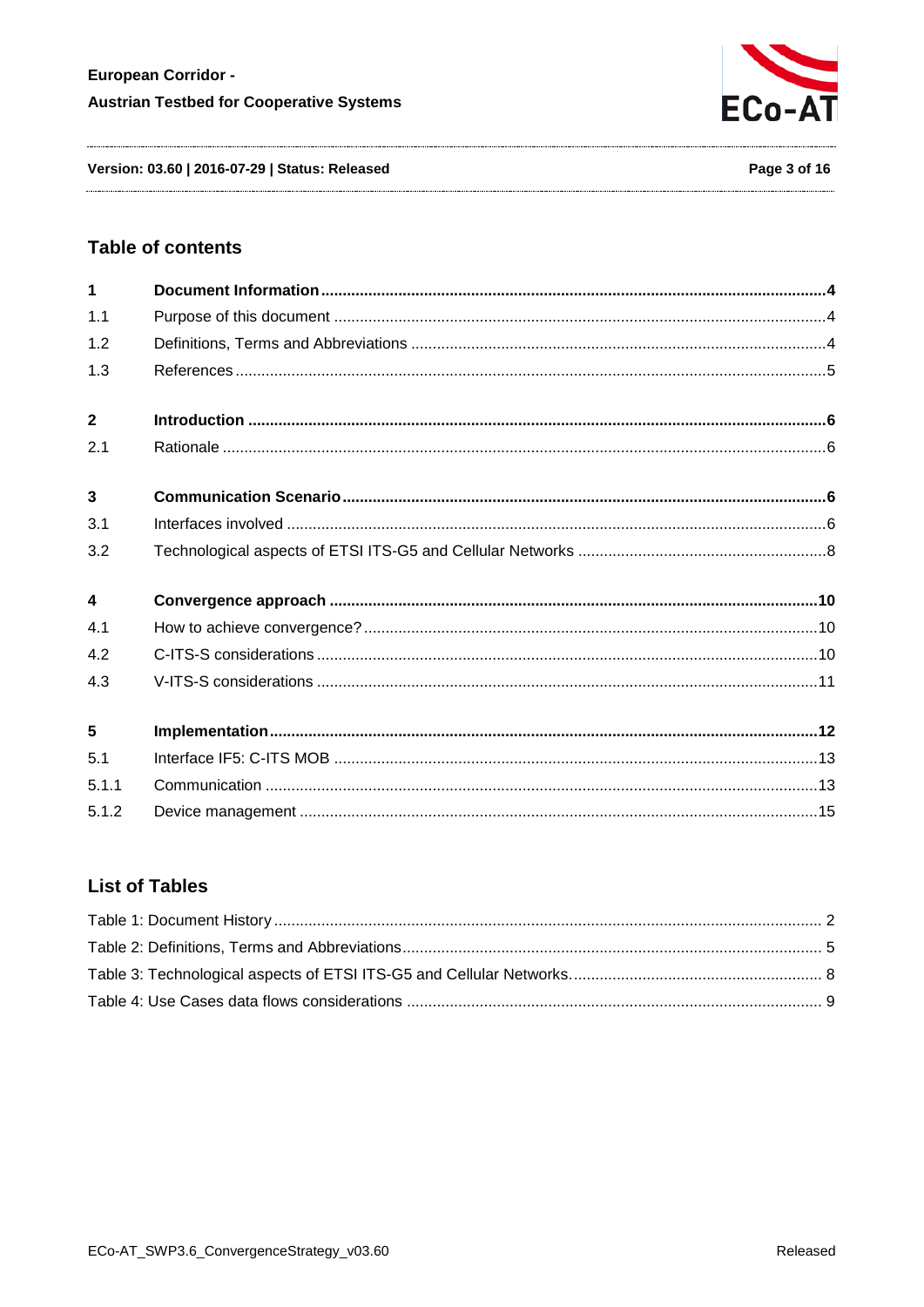

**Version: 03.60 | 2016-07-29 | Status: Released Page 4 of 16**

# <span id="page-3-1"></span><span id="page-3-0"></span>**1 Document Information**

## **1.1 Purpose of this document**

This document presents the approach that ECo-AT will adopt towards convergence. In addition, it presents the main considerations regarding the use of the technologies involved in the proposed use cases and the entities involved in such process.

SWP2.6 analyses and describes the ways to achieve an independent implementation of the communication technology related to the use cases. Messages transmitted through ETSI ITS-G5 or cellular networks should convey the same information to the final user. Differences in terms of reliability, safety and delays appear to decrease more and more. The performance of traffic safety applications is determined by both the choice of technology as well as by the chosen implementation. Ideally, these two aspects should be designed together, so that the disadvantages of one are compensated with benefits of the other.

Regarding the approach, the most suitable access technologies (ETSI ITS-G5 or cellular) will be derived from the particular use cases, the appropriate communication method (broadcast vs. point-to-point) and the type of addressing (IP or geographically). Vehicles could then select the appropriate access technology based on performance indicators. In alternative, mobile devices could be used in vehicles not equipped with ETSI ITS-G5 technology.

| <b>Abbreviation / Term</b> | <b>Definition</b>                                                       |
|----------------------------|-------------------------------------------------------------------------|
| IP                         | Internet Protocol                                                       |
| <b>ITS</b>                 | Intelligent Transport System                                            |
| 2G/3G/4G                   | Second/Third/ Fourth generation of Mobile telecommunications technology |
| <b>TCC</b>                 | <b>Traffic Control Center</b>                                           |
| C-ITS-S                    | Central ITS Station                                                     |
| R-ITS-S                    | Roadside ITS Station                                                    |
| V-ITS-S                    | Vehicle ITS Station                                                     |
| <b>PVD</b>                 | Probe Vehicle Data                                                      |
| MBMS/eMBMS                 | (evolved) Multimedia Broadcast Multicast Service                        |
| <b>HSPA</b>                | <b>High Speed Packet Access</b>                                         |
| <b>UMTS</b>                | Universal Mobile Telecommunications System                              |

## <span id="page-3-2"></span>**1.2 Definitions, Terms and Abbreviations**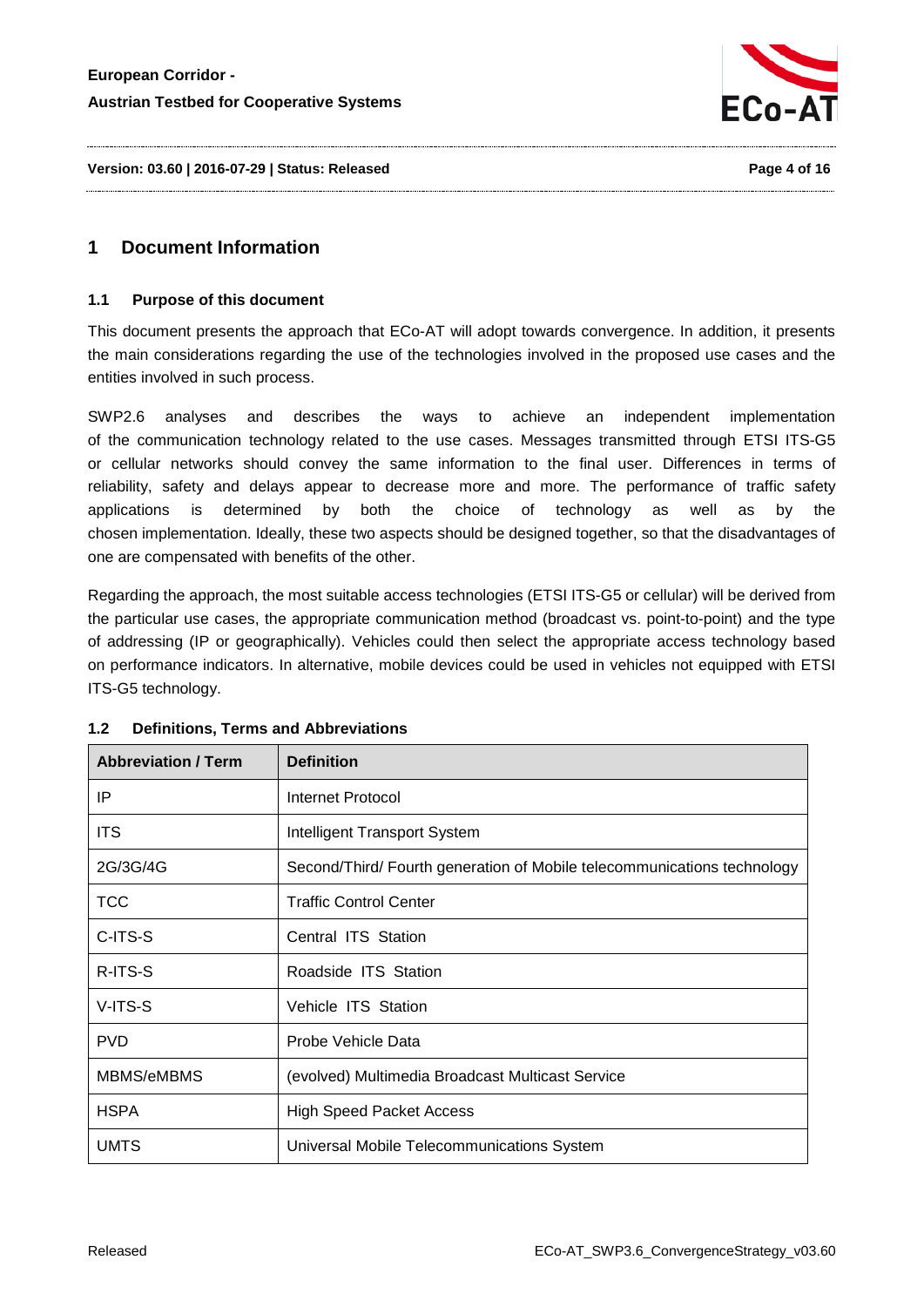

**Version: 03.60 | 2016-07-29 | Status: Released Page 5 of 16**

| <b>Abbreviation / Term</b> | <b>Definition</b>                                                                                      |
|----------------------------|--------------------------------------------------------------------------------------------------------|
| QoS                        | <b>Quality of Service</b>                                                                              |
| <b>RSU</b>                 | Road-side Unit                                                                                         |
| <b>RWW</b>                 | Road Works Warning                                                                                     |
| <b>URL</b>                 | Uniform Resource Locator                                                                               |
| IVI.                       | In-vehicle Information                                                                                 |
| <b>ISS</b>                 | Intersection safety                                                                                    |
| CAM                        | <b>Cooperative Awareness Message</b>                                                                   |
| <b>DoS</b>                 | Denial of Service                                                                                      |
| <b>OEM</b>                 | Original Equipment Manufacturer                                                                        |
| <b>DENM</b>                | Decentralized Environmental Notification Message                                                       |
| <b>SPAT</b>                | Signal Phase and Timing message (SAEJ2735)                                                             |
| <b>MAP</b>                 | Message to convey local, detailed network topology in specific areas, as<br>specified in ISO/PDTS 1909 |
| HMI                        | Human Machine Interface                                                                                |
| <b>LTE</b>                 | Long Term Evolution                                                                                    |

<span id="page-4-1"></span>*Table 2: Definitions, Terms and Abbreviations*

## <span id="page-4-0"></span>**1.3 References**

All references in this document can be found in the master table of references available in the "Eco-AT\_SWP2.3\_MasterTableOfReferences\_v03.60.pdf" document.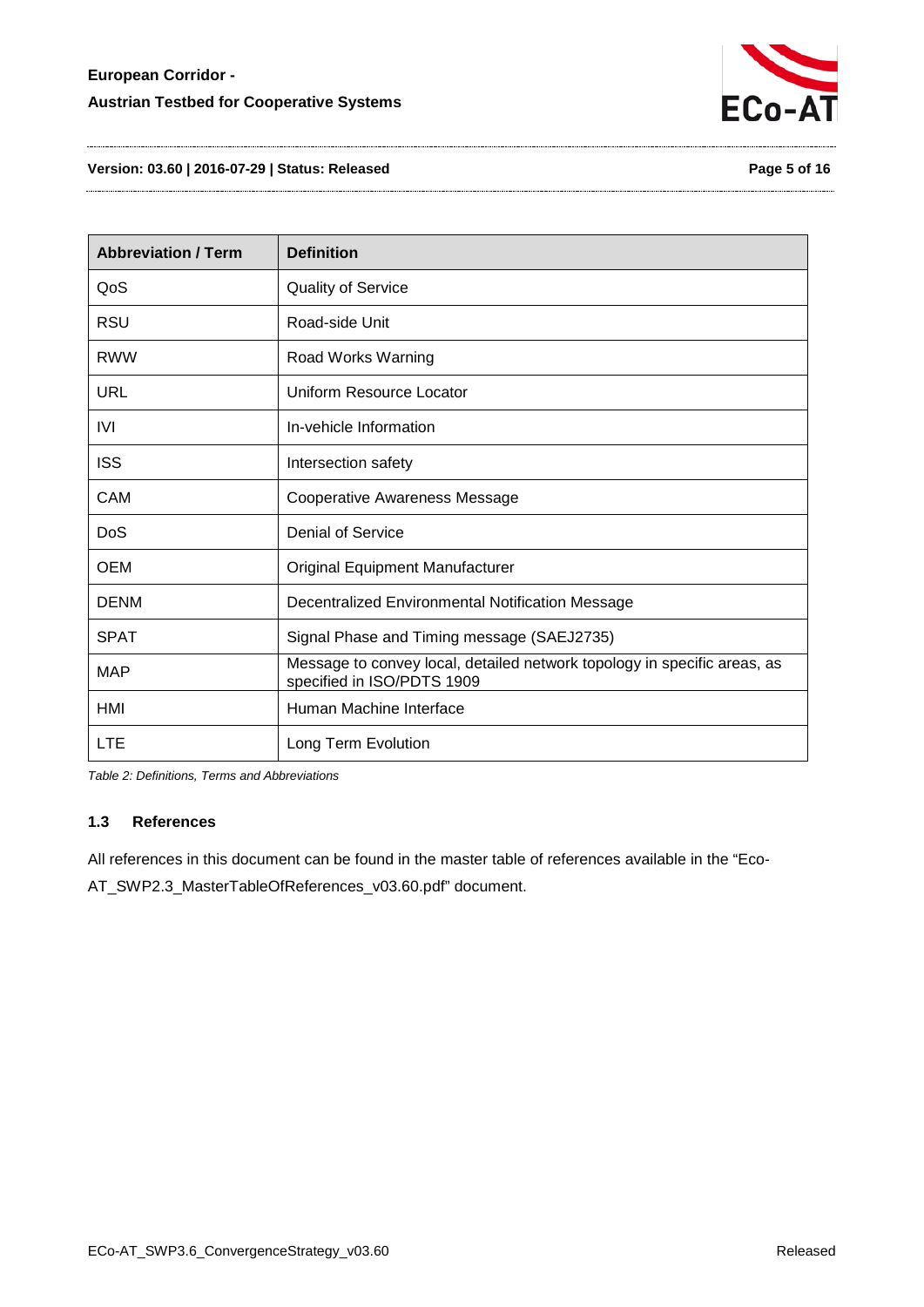

**Version: 03.60 | 2016-07-29 | Status: Released Page 6 of 16**

# <span id="page-5-1"></span><span id="page-5-0"></span>**2 Introduction**

## **2.1 Rationale**

The provided wireless access technology for the C-ITS communication, ETSI ITS-G5, is designed to increase the awareness horizon for the driver and to support time-critical applications. However, this happens at the cost of short range coverage and difficult communication conditions (e.g. shading by other vehicles, high relative velocities). On the other hand, mobile cellular networks (3G/4G), provide a relatively comprehensive and reliable communication, but at the cost of increased latency.

Neither of the two access technologies meets all use cases requirements perfectly. However, the drawbacks can be compensated by a suitable selection of the access technology, which is always determined by the application (see Figure 1). Finally, wireless communication can never be error-free, and thus applications must be developed so that they can deal with transient faults.



*Figure 1: Time-critical and less time-critical applications versus wireless access technologies (ETSI ITS-G5 and cellular)* 

Message management could be difficult in cases where different communication methods are based on completely different approaches: An ETSI ITS-G5 message can be distributed to a variety of vehicles within a geographic region simultaneously per broadcast. In cellular networks a broadcast function is currently not supported, but has to be mapped onto point-to-point connections. The challenge now is to allow applications to access both basic technologies in order to achieve convergence of networks.

# <span id="page-5-3"></span><span id="page-5-2"></span>**3 Communication Scenario**

## **3.1 Interfaces involved**

The communication scenario, considered herein, is based on the high level architecture described in [ECo-AT SWP2.3 system overview] and includes two communication paths between C-ITS-S and V-ITS-S. One using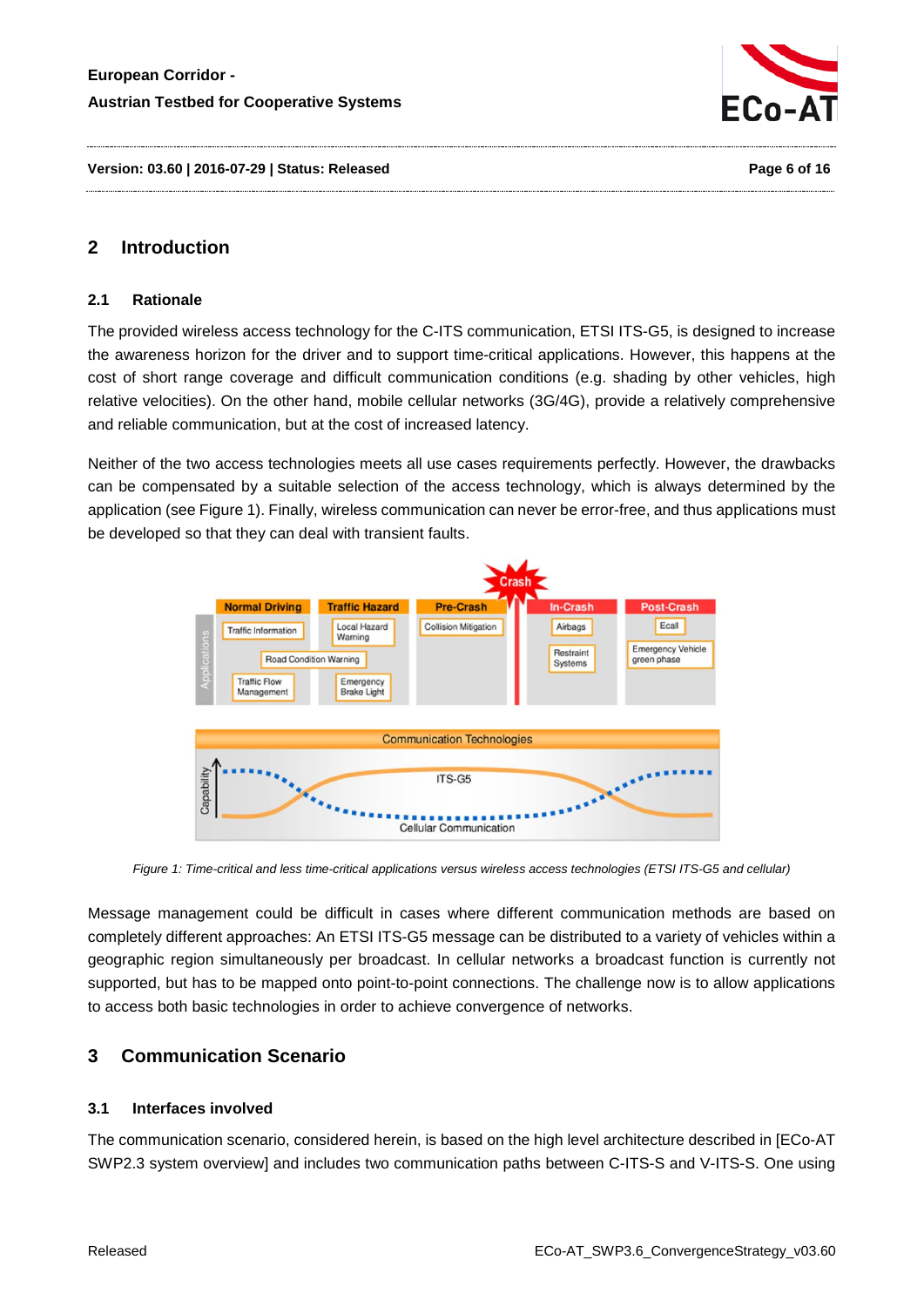# **European Corridor - Austrian Testbed for Cooperative Systems**



**Version: 03.60 | 2016-07-29 | Status: Released Page 7 of 16**

ETSI ITS-G5 as an access technology, and the other using a mobile cellular network. The aim of the convergence strategy is to deliver the same information between TCC and V-ITS-S (end-to-end) on both paths as seen in the Figure 2.



*Figure 2: Communication paths from the TCC and C-ITS-S towards the V-ITS-S*

In this scenario, traffic information and warnings are created within the TCC, while vehicle data is created by the V-ITS-S. The C-ITS-S is connected to an ETSI ITS-G5 access network consisting of multiple R-ITS-S. It is also connected (via Internet) to one or several mobile cellular networks. Vehicles communicate to C-ITS-S via ETSI ITS-G5 and/or potentially via cellular networks. The availability of the communication equipment within a vehicle or the coverage of R-ITS-S and mobile networks may limit the available options.

Under these preconditions, we imagine the following scenario: A vehicle equipped with ETSI ITS-G5 and cellular communication devices receives traffic information (e.g. traffic jams within a 15km radius) via cellular networks. Once it enters the coverage of a R-ITS-S, it receives new traffic information (e.g. for the next 10km on the highway ahead). When passing by the R-ITS-S, it also delivers CAMs. Once the vehicle leaves the coverage of the R-ITS-S, it continues to use the cellular link to receive traffic information. In this example the V-ITS-S is connected to different access technologies over time, and thus the communication paths change. The aim is to ensure that *the same* information coming from the TCC is delivered to the V-ITS-S using different communication paths.

These latter paths include the following interfaces of the high level architecture:

• End-to-end communication via ETSI ITS-G5: *IF1: TCC <-> C-ITS-S IF3: C-ITS-S<-> R-ITS-S IF4: ETSI ITS-G5 (R-ITS-S <-> V-ITS-S)*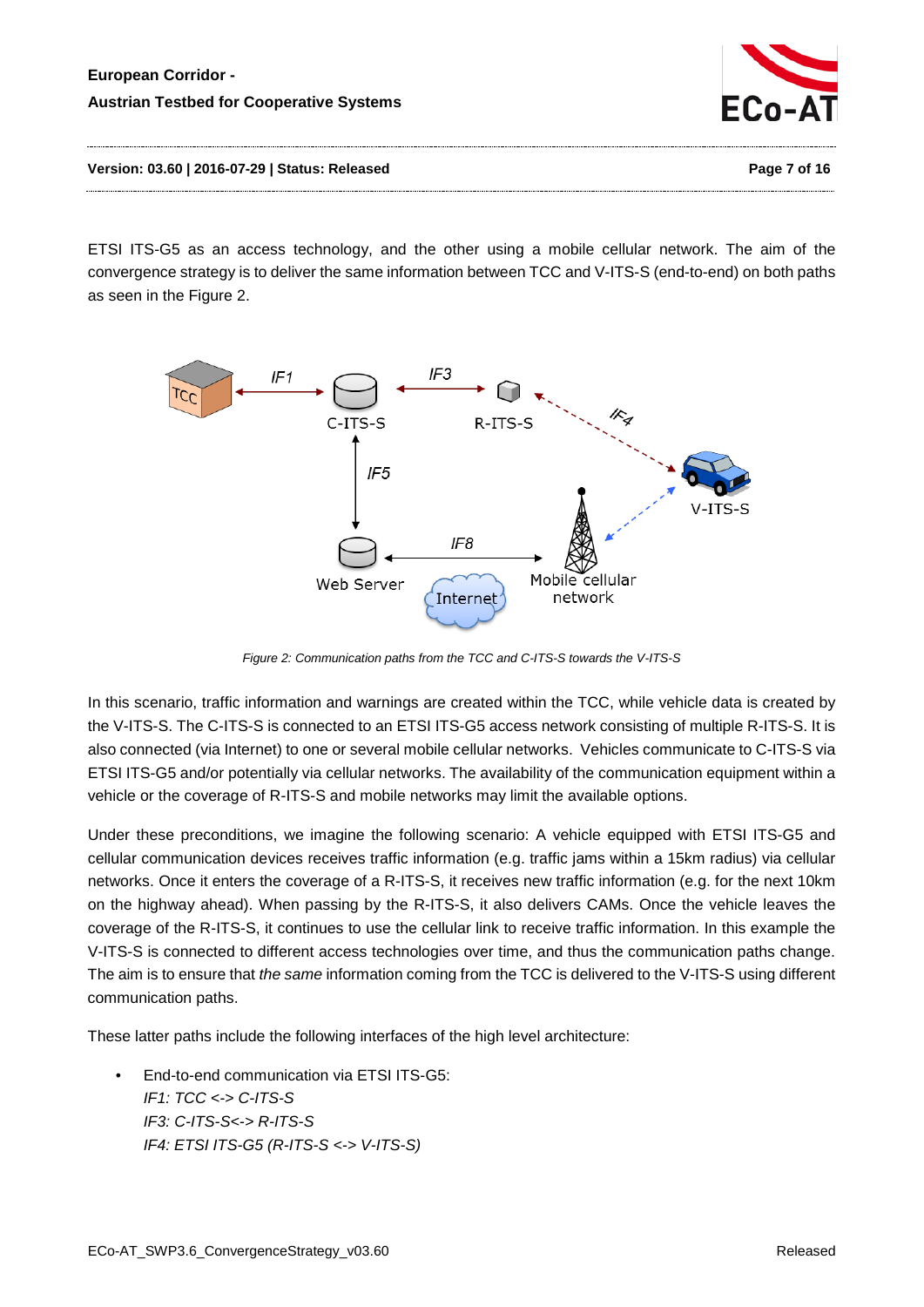

**Version: 03.60 | 2016-07-29 | Status: Released Page 8 of 16**

• Communication via mobile cellular networks *IF1: TCC <-> C-ITS-S IF5: C-ITS MOB (C-ITS-S <-> ITS WEB SERVER) IF8: WEB SERVER <-> ITS WEB CLIENT/V-ITS-S (not part of ECo-AT specification)*

Note that the definition of the V-ITS-S is also not within the scope of the ECo-AT specification, therefore strategies for network selection and vertical handover are not considered.

It is obvious that both aforementioned communication paths can be used to transmit the same data content; however there are some differences in terms of functionality and performance of the used access technologies, which will be treated subsequently.

# <span id="page-7-0"></span>**3.2 Technological aspects of ETSI ITS-G5 and Cellular Networks**

In general, ETSI ITS-G5 is a low-latency (typically <5ms) wireless access technology, which is ideal for broadcast communication within a couple of hundred meters (local information dissemination). It is ideal for direct vehicle-to- vehicle communication and communication with roadside equipment. Regarding coverage, ETSI ITS-G5 uses a license-free band implying that there is only an upfront cost for deploying the technology (no subscriptions are required).

Cellular networks in current deployments have the advantage of a high coverage (in populated areas), but without (e)MBMS they can only serve unicast communication. The latency of cellular links depends on the used standard, where LTE/4G offers lowest latencies, while higher latencies are expected when using previous generations (e.g. HSPA, UMTS). Latencies in HSPA are around 100ms [ETSI 102 962] (uplink and downlink on dedicated channel), while LTE offers latencies between 10ms and 50ms (depending on QoS, packet size, terminal state, cell load etc.) [Lotterman et al.]. Cellular networks operate in a licensed spectrum and, therefore, a cost of use is charged to the user (subscriptions are required).

In Table 4, a comparison between the two technologies is outlined given the communication scenario that wants to be supported (communication between TCC and V-ITS-S) outlined in Figure 2.

| <b>Access technology</b> | <b>ETSI ITS-G5</b>                  | <b>Cellular Networks</b>                                                                                                                                                                             |  |
|--------------------------|-------------------------------------|------------------------------------------------------------------------------------------------------------------------------------------------------------------------------------------------------|--|
| Support for broadcast    | Yes                                 | Only with (e)MBMS                                                                                                                                                                                    |  |
|                          |                                     | If broadcast is not available, data has to<br>be delivered via individual unicast<br>transmissions, which can be realized via<br>• Polling by the receiver of the data<br>• Bidirectional connection |  |
| Support for unicast      | Yes                                 | Yes                                                                                                                                                                                                  |  |
| Coverage                 | Depending on R-ITS-<br>S deployment | Nationwide                                                                                                                                                                                           |  |
| <b>Further issues</b>    |                                     | Cost of use charged to the user                                                                                                                                                                      |  |

<span id="page-7-1"></span>*Table 3: Technological aspects of ETSI ITS-G5 and Cellular Networks.*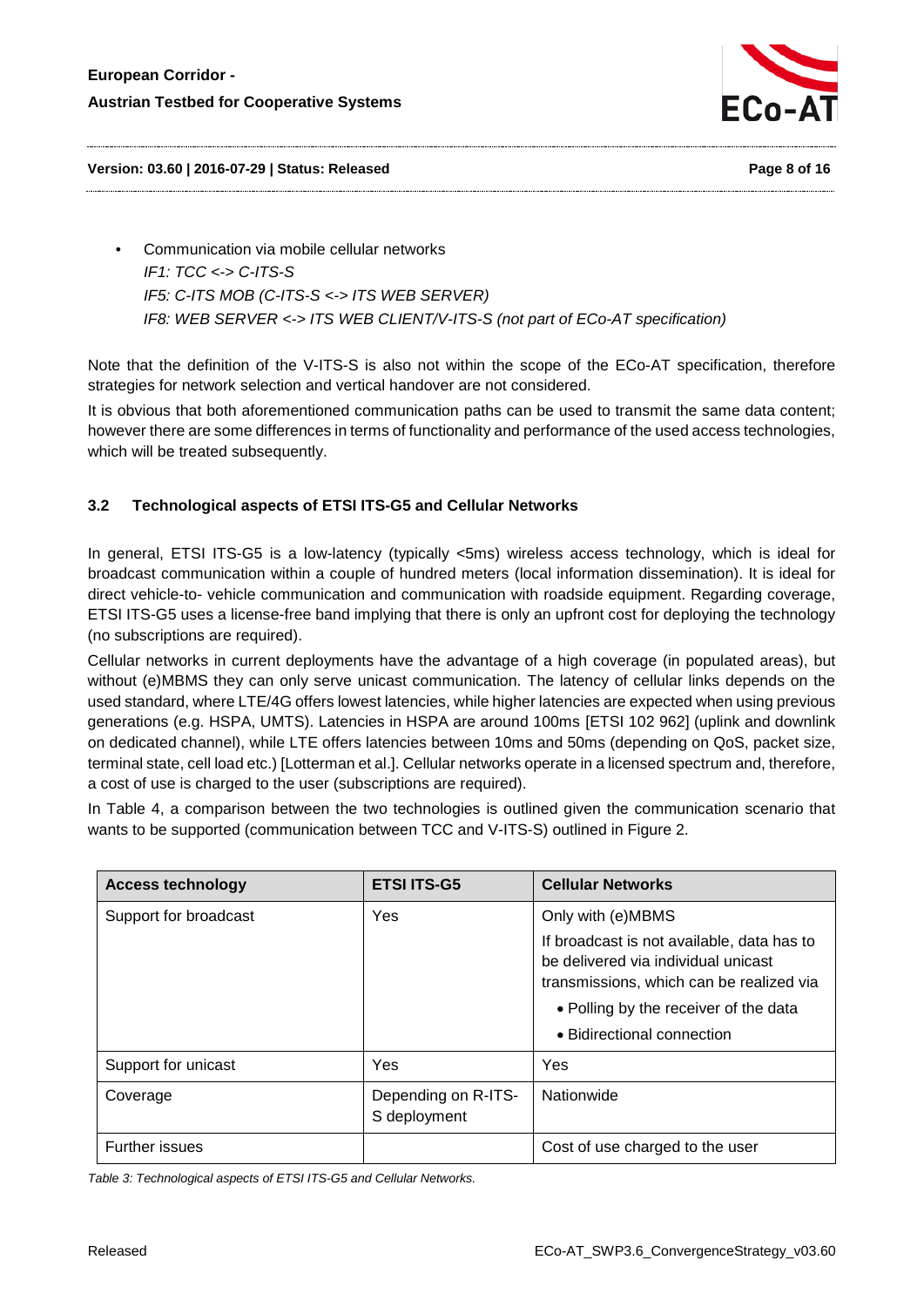

**Version: 03.60 | 2016-07-29 | Status: Released Page 9 of 16**

For assessing the requirements of using both access technologies for the ECo-AT use cases, we can look at the high level data flows: Road works warning (RWW), In-vehicle information (IVI) and Intersection safety (ISS) rely on an information dissemination towards vehicles within a certain geographic area, which we describe here as *group information and warning.* PVD relies on the delivery of data from individual vehicles to the TCC, which is referred to as *data collection*.

| Data flow                                                    | LC <sub>C</sub>                                                                                                         |                                                                                                                                                                                                                       |  |
|--------------------------------------------------------------|-------------------------------------------------------------------------------------------------------------------------|-----------------------------------------------------------------------------------------------------------------------------------------------------------------------------------------------------------------------|--|
| ECo-AT use cases                                             | RWW, IVI, ISS and Other DENM<br>applications                                                                            | <b>CAM Aggregation</b>                                                                                                                                                                                                |  |
| Required type of<br>communication<br>(how is the data sent?) | Broadcast to vehicles (V-ITS-S) with a<br>geographic scope                                                              | Unicast to a collection point                                                                                                                                                                                         |  |
| Addressing of the receiver<br>(to whom is the data sent?)    | • Addressing by geographic area<br>• Implicit addressing by transmission<br>range<br>• Addressing via publish/subscribe | • Addressing by IP address or MAC<br>address of the collection point<br>(cloud server or R-ITS-S as<br>transfer point)<br>• Implicit addressing by using<br>broadcasts, which are received<br>by the collection point |  |

<span id="page-8-0"></span>*Table 4: Use Cases data flows considerations*

ETSI ITS-G5 as an access technology provides broadcast functionality and thus supports group information and warning. Single-hop broadcasts are limited to the communication range of the R-ITS-S, and the area of dissemination depends on the deployment of R-ITS-S. Data collection is possible by receiving probe data of vehicles within range of an R-ITS-S.

Cellular networks as access technology do not support broadcast (unless MBMS/eMBMS is deployed). Therefore, broadcasts to vehicles have to be realized by multiple unicast connections. There are several options to realize this: V-ITS-Ss could request relevant information after reporting their position. They could also subscribe to a service and maintain a connection, over which data is pushed. Data collection requires a simple unicast connection. Here, the cost of using the cellular network might be an obstacle to an extensive reporting of position data from vehicles to the C-ITS-S and finally to the TCC. When using cellular networks, it makes sense to combine both data flows: the vehicle reports position and traffic related information (e.g. speed, heading, environment data) to the infrastructure and receives traffic information, which is relevant for the reported position.

It is important to mention that in the context of Eco-AT, convergence will be only applied in downstream i.e. information goes from the C-ITS-S to the vehicles. Therefore, the considered use cases are RWW, IVI, Other DENM applications and ISS (if traffic lights information is available).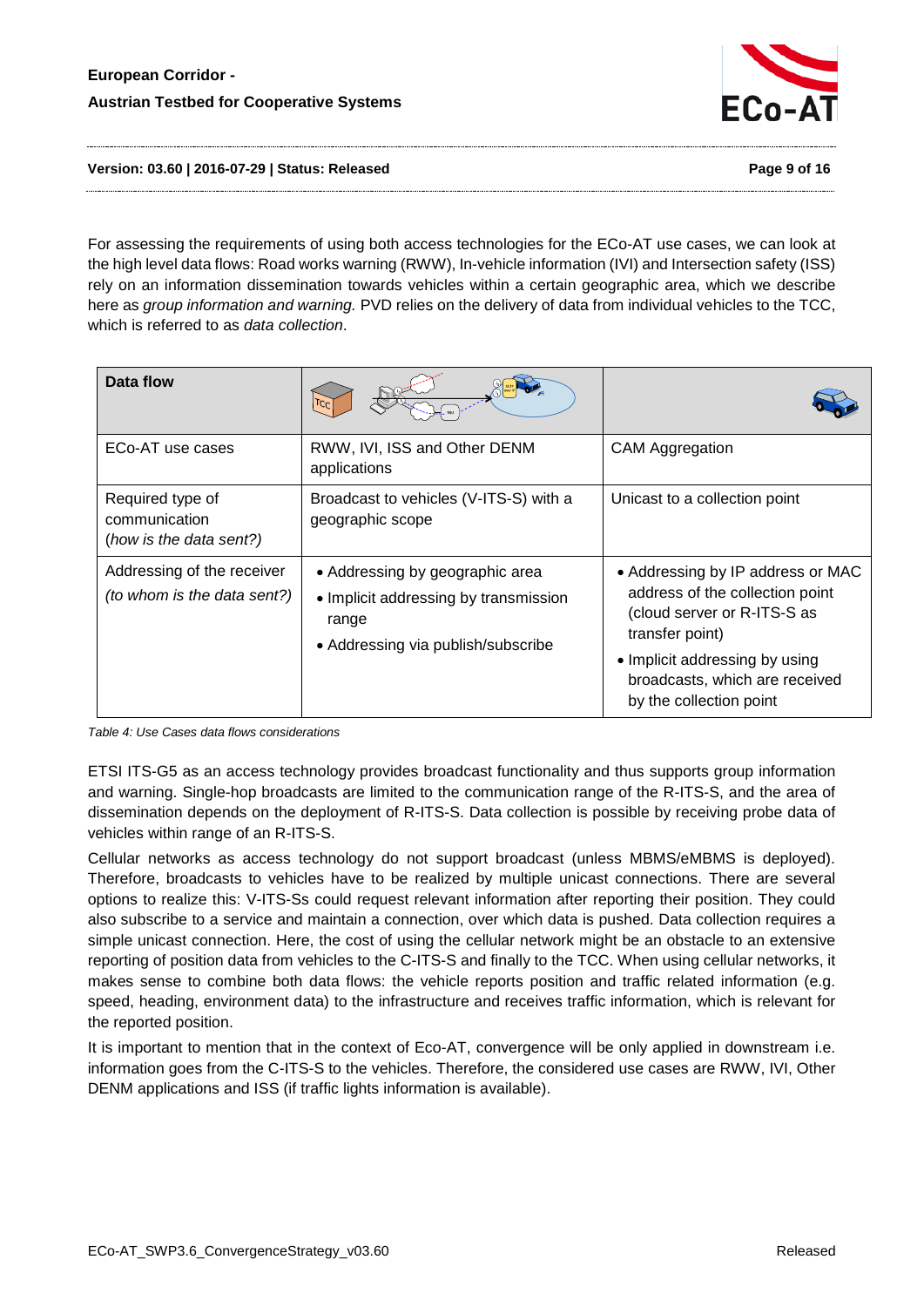

**Version: 03.60 | 2016-07-29 | Status: Released Page 10 of 16**

## <span id="page-9-1"></span><span id="page-9-0"></span>**4 Convergence approach**

## **4.1 How to achieve convergence?**

The approach in ECo-AT, in order to achieve convergence, is to have a unique point in charge of creating and delivering C-ITS messages towards vehicles, either through R-ITS-Ss deployed along the roads or directly by means of a dedicated service over the internet. The C-ITS-S would act as a sort of communication gateway between the TCC and the V-ITS-Ss, assuring that the information generated in the TCC is delivered to the V-ITS-Ss efficiently. The convergence approach is summarized in the next figure, in three simple steps:



2. C-ITS-S creates messages using standard data structures (i.e. DENM, IVI), and sends them (with the appropriate encoding) over different communication channels



The main arguments concerning the adopted convergence approach can be summarized in the following points:

- There is and there will be more than one access technology available for information exchange e.g. ETSI ITS-G5, Cellular Networks.
- C-ITS-S should take care of that the *same information* is provided on all relevant interfaces, whether the information is actively distributed (e.g. via broadcasts from relevant R-ITS-S) or provided upon request (e.g. via web service over a cellular data connection (e.g. 3G/4G) to a device requesting the information for its own area of relevance). Here, the term *relevance* refers to a geographic position, area, or driving direction etc., for which certain information can be useful.
- Users will then have the possibility to exploit that information according to their needs or options. For example, if no ETSI ITS-G5 equipment is installed, a smartphone can receive the data. Same information should be visualized in the vehicle to the driver despite the communication channel used to receive the data.

## <span id="page-9-2"></span>**4.2 C-ITS-S considerations**

The C-ITS-S is one of the most important components of the system since it is responsible for the accurate provision and delivery of the information to the V-ITS-S. The mechanisms that make available the information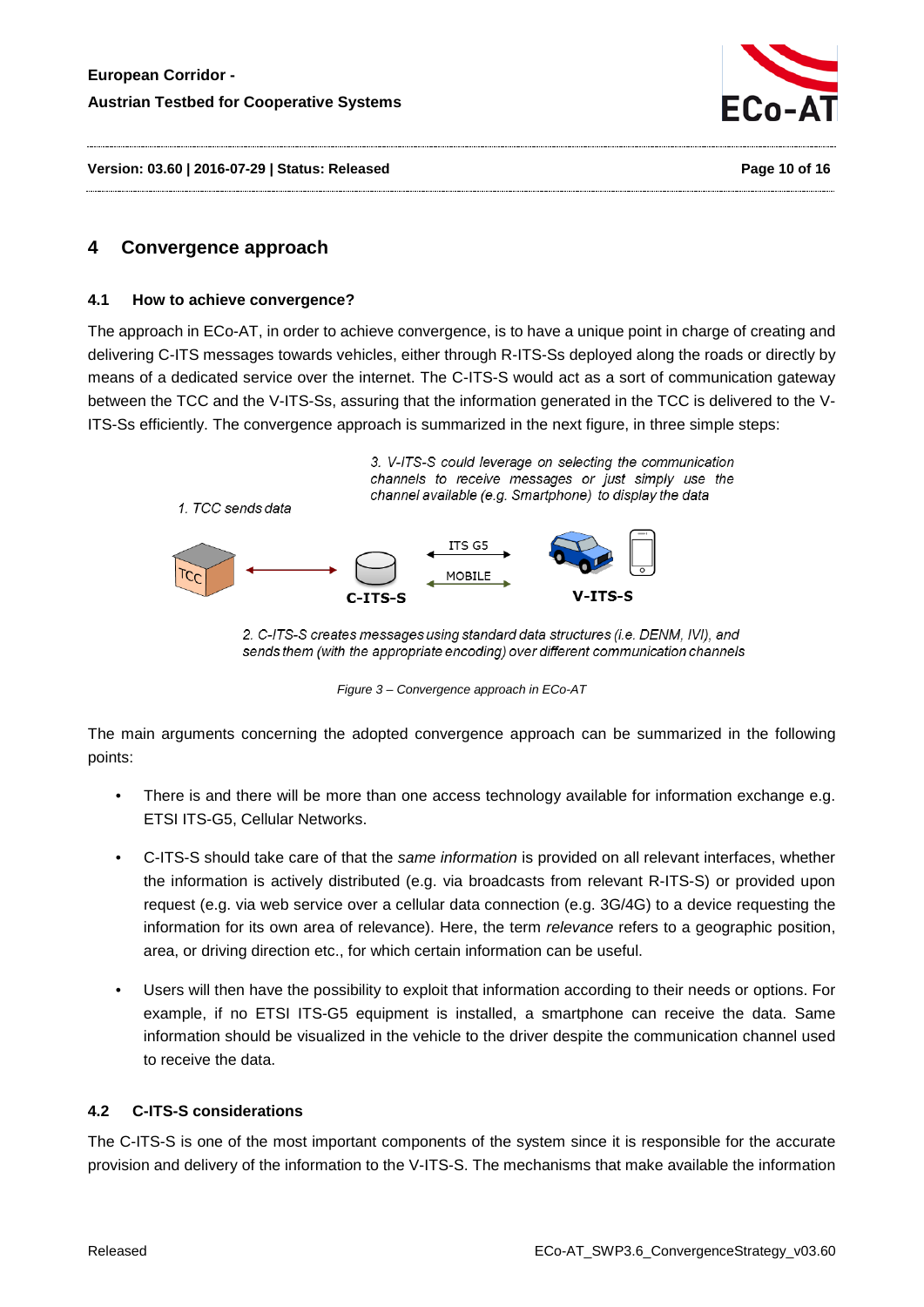

## **Version: 03.60 | 2016-07-29 | Status: Released Page 11 of 16**

to be shared by several communication channels are developed and implemented within the C-ITS-S. It also supports the management of security mechanism of the system (e.g. access to PKI).

Inside vehicles information received through both ways of communication must be coherent. Anything else bears the high risk to be inconsistent, duplicated and lead to driver distraction or unsatisfied drivers / customers.

Main considerations from the C-ITS-S perspective, regarding the adopted convergence approach are the following:

- Message management: this is the main functionality that allows the management and delivery of messages. To guarantee that messages arriving to the V-ITS-S are consistent, C-ITS-S should create the messages and distribute them over all of the relevant interfaces. Furthermore, the C-ITS-S will use different methods for message delivery based on the interface used. For instance, the ITS WEB server can be seen as a "virtual" R-ITS-S with a large area covered and therefore, there is no need to select the events to be sent over to that entity through IF5: C-ITS MOB. The ITS WEB server will then have the role to manage the messages and all individual requests generated by the V-ITS-S based on its location.
- Security: This aspect is of high relevance considering the fact that exposing information towards the internet would "open" the C-ITS-S to the exterior. C-ITS-S should apply the required security mechanisms, especially for the interface IF5: C-ITS MOB (see Figure 2), to avoid any intrusions in the system or denial of service (DoS) attacks. From the implementation point of view, this issue is minimized by adding a dedicated ITS WEB server, which receives all requests from the vehicles and/or smartphones. This latter ITS WEB server should handle the required security mechanisms to reduce any possibility of external attacks towards the C-ITS-S.

# <span id="page-10-0"></span>**4.3 V-ITS-S considerations**

The V-ITS-S can be seen either as a vehicle equipped with ETSI ITS-G5 and/or mobile internet (3G/4G) communication or as a mobile device running an application able to interact with the C-ITS-S. Mobile internet over cellular communication (e.g. 3G/4G) is seen as a communication channel for content, which is also subject to ETSI ITS-G5 services.

From the vehicle perspective, the following elements are relevant when discussing convergence between ETSI ITS-G5 and mobile communication channels:

• Ad-hoc vs configuration: an ETSI ITS-G5 V-ITS-S will receive C-ITS messages from R-ITS-Ss or other V-ITS-Ss in an ad-hoc manner. The information is broadcasted by the R-ITS-S is relevant for the area around the R-ITS-S location. On the other hand (using cellular systems), configuration is needed on the V-ITS-S to know where and how to fetch messages from the C-ITS-S (e.g. IP address, URL, protocol) responsible for the area in which the V-ITS-S is currently situated. While this regional configuration could be statically set on the V-ITS-S system on some vehicle categories operating mostly in the same area (e.g. buses, taxis, city commuters) it is necessary for others (long haul freight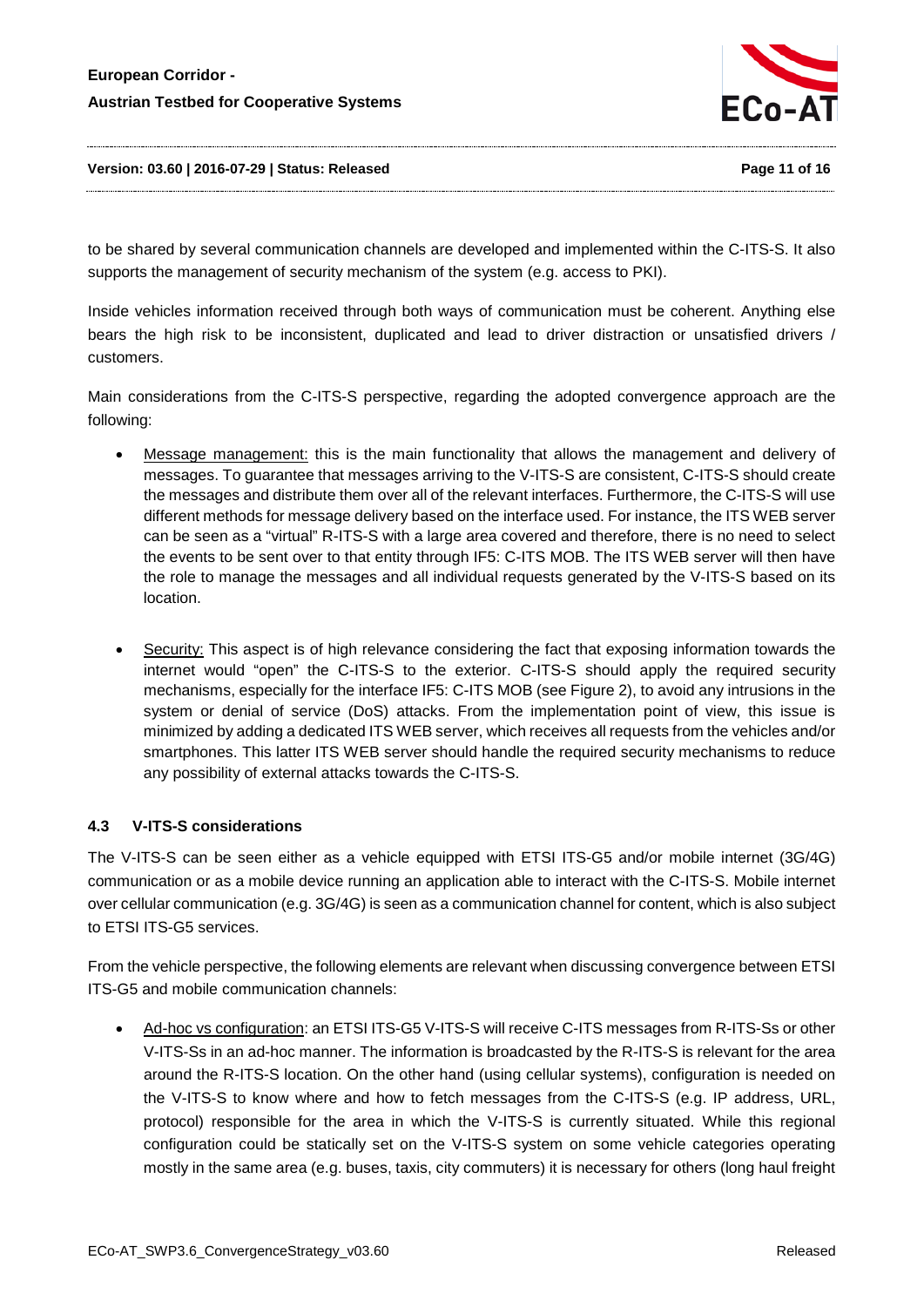

**Version: 03.60 | 2016-07-29 | Status: Released Page 12 of 16**

transport, passenger cars driving long distance or crossing often "C-ITS-S responsibility borders") to dynamically adjust settings to the current C-ITS-S in charge.

- Communication cost: ETSI ITS-G5 is free to use whereas mobile communication requires a subscription from a telecom operator. Since C-ITS services do not need mobile communication to work, a "regular" V-ITS-S system does not need any subscription. OEM and service providers will need to decide based on their target market, business model and level of service if a mobile communication subscription shall be included in their V-ITS-S system, most likely used in common with other features of a service package (e.g. infotainment, telematics)
- Coverage area: C-ITS services relying on messages distributed on ETSI ITS-G5 depends on the deployment of R-ITS-Ss for the communication scenario outlined herein (TCC to V-ITS-S). As an example, even in the case of long lasting road works warning, an ETSI ITS-G5 equipped vehicle would have first to drive by one of the R-ITS-S sending out the corresponding DENM message to be aware of this road works. With this respect, the use of mobile communication channel virtually extends the deployment of C-ITS services in a region.
- Latency/scalability: For some C-ITS services, the timeliness of the information is very important and allows/denies certain features or level of service. For example in the case of intersections and SPAT/MAP information, red light violation warnings are very time sensitive, while informational services such as start/stop support have less requirements. The performance of mobile communication based services can also be affected by the number of users, which can have a much quicker uptake than for a pure ETSI ITS-G5 approach, looking at the smartphone business in the past years: load on the ITS WEB Server to answer thousands of requests per second, saturation of the cellular channel in crowded areas, level of service achievable on the V-ITS-S side in different operational conditions. It will be very interesting to look at the first operational feedback and experience from cities/services providers who implemented the mobile communication paradigm.

Moreover, regardless of which communication channel that is used to deliver the information and which module on the V-ITS-S communication layer handling the message, the message content (DENM, IVI, SPAT/MAP) should be identical to allow a transparent processing by the upper layers (facilities, applications, HMI). Care should be taken in the message management (both in C-ITS-S and V-ITS-S) to treat correctly the cases of duplicates, cancellation/negation received on both communication channels, etc. This implies careful considerations on the originator station id, sequence numbers and so on used at the C-ITS-S to provide messages on ETSI ITS-G5 (via R-ITS-Ss) and mobile communication channels.

# <span id="page-11-0"></span>**5 Implementation**

The implementation of the convergence concept will follow a content provider approach. The data generated by the C-ITS-S (i.e. DENM, IVI) will be delivered to an ITS WEB server through IF5: C-ITS MOB using the same specification of IF3: C-ITS-S<-> R-ITS-S. The main difference is that the WEB server is seen as a "virtual R-ITS-S" with a very large area of coverage and that the information exchanged with vehicles is only downstream.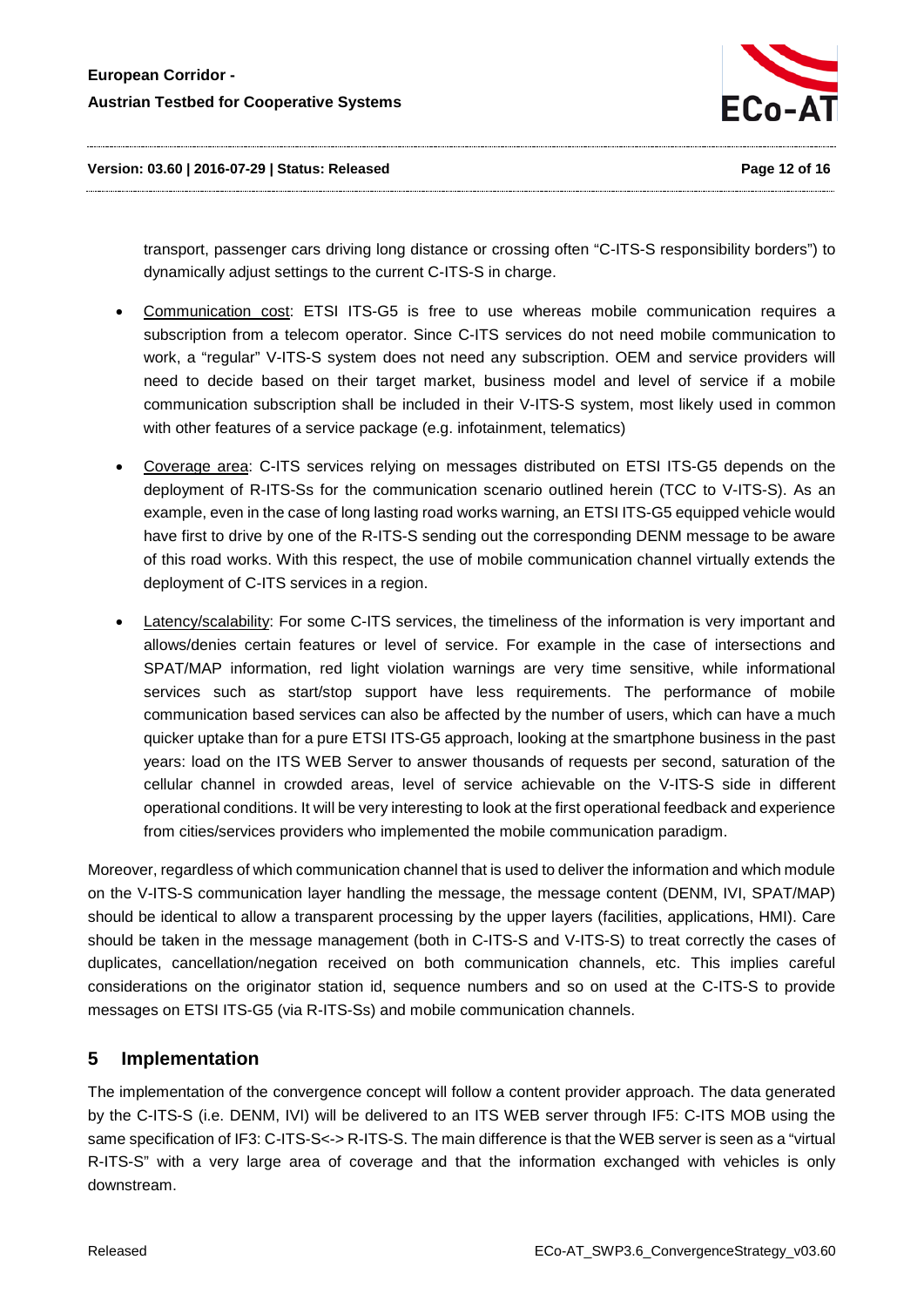

## **Version: 03.60 | 2016-07-29 | Status: Released Page 13 of 16**



*Figure 4 – Convergence implementation*

The WEB server should behave as a content provider and will be in charge of the delivery of the information to vehicles and/or smartphones (apps). This latter "delivery" interface (i.e. IF8) is out of scope of the Eco-AT project and remains as proprietary.

## <span id="page-12-0"></span>**5.1 Interface IF5: C-ITS MOB**

In order to maximize the tasks performed by the C-ITS-S and to avoid duplication of work, IF5 is an adapted version of IF3 with the difference that will only delivery information in downstream. The following section describes the considerations that should be taken into account while implementing the interface. The specification of IF5 is, as IF3, divided in two parts: Communication [ECo-AT SWP3.1 IF3 comm] and Device management [ECo-AT SWP3.1 IF3 management].

## <span id="page-12-1"></span>5.1.1 Communication

Considering only the downstream direction, the following data is sent:

- Event / traffic information (i.e. DENM)
- In vehicle Information (i.e. IVI Message)

Deployment of the convergence scenario is then simplified as follows: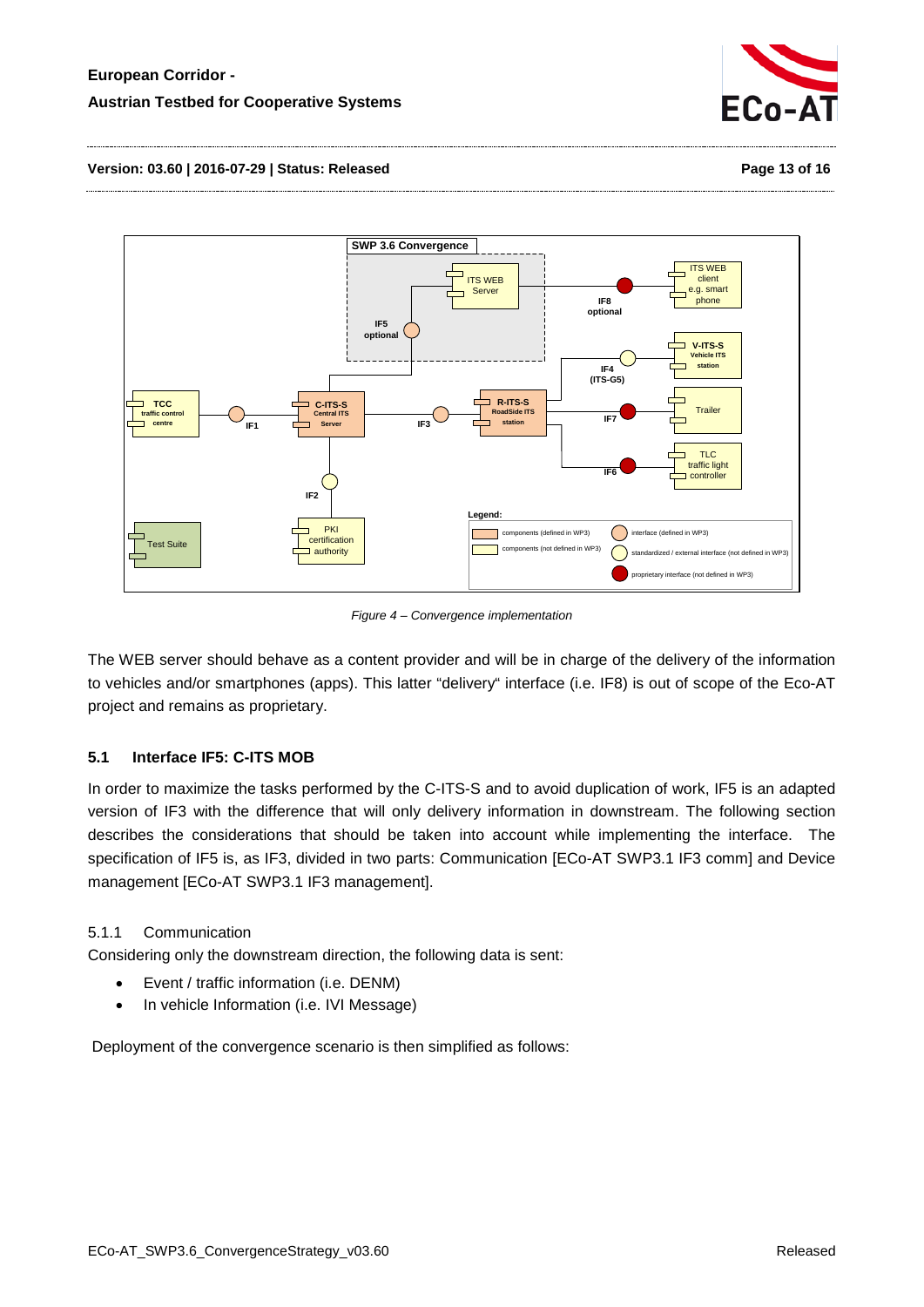

**Version: 03.60 | 2016-07-29 | Status: Released Page 14 of 16**



*Figure 5: Deployment scenario*

<span id="page-13-0"></span>The Communication between the WEB server and the C-ITS-S is done via an IP based Link initiated by the WEB server. This means the C-ITS-S is always the OCIT-C Server and the WEB server will always be the OCIT-C Client. Since all communication is initiated by the WEB server also deployment scenarios which include a NAT on the network link between C-ITS-S to WEB server (e.g. UMTS uplink) can be handled.

The scenarios where the C-ITS-S sends messages (i.e. DENM and IVI), remain exactly as for IF3 (section 5) [ECo-AT SWP3.1 IF3 comm]. The encoding of the ITS-message payload (DEN, IVI, etc.) is defined by the WEB server implementation. On connection establishment, the WEB Server informs the C-ITS-S which encoding (UPER, XER, XER zipped is active). The rest of the scenarios (upstream data transfer, i.e. receiving sensor information and DENMs) are not considered by this interface.

The sequence diagrams are therefore simplified as follows:



*Figure 6: OCIT-C sample sequence diagram*

A number of data objects are not relevant for this interface and are listed below:

- BTP-A DATA (IF3 section 6.1.2 [ECo-AT SWP3.1 IF3 comm])
- Communication Channel (IF3 section 6.1.6 [ECo-AT SWP3.1 IF3 comm])
- Transport Type (IF3 section 6.1.7 [ECo-AT SWP3.1 IF3 comm])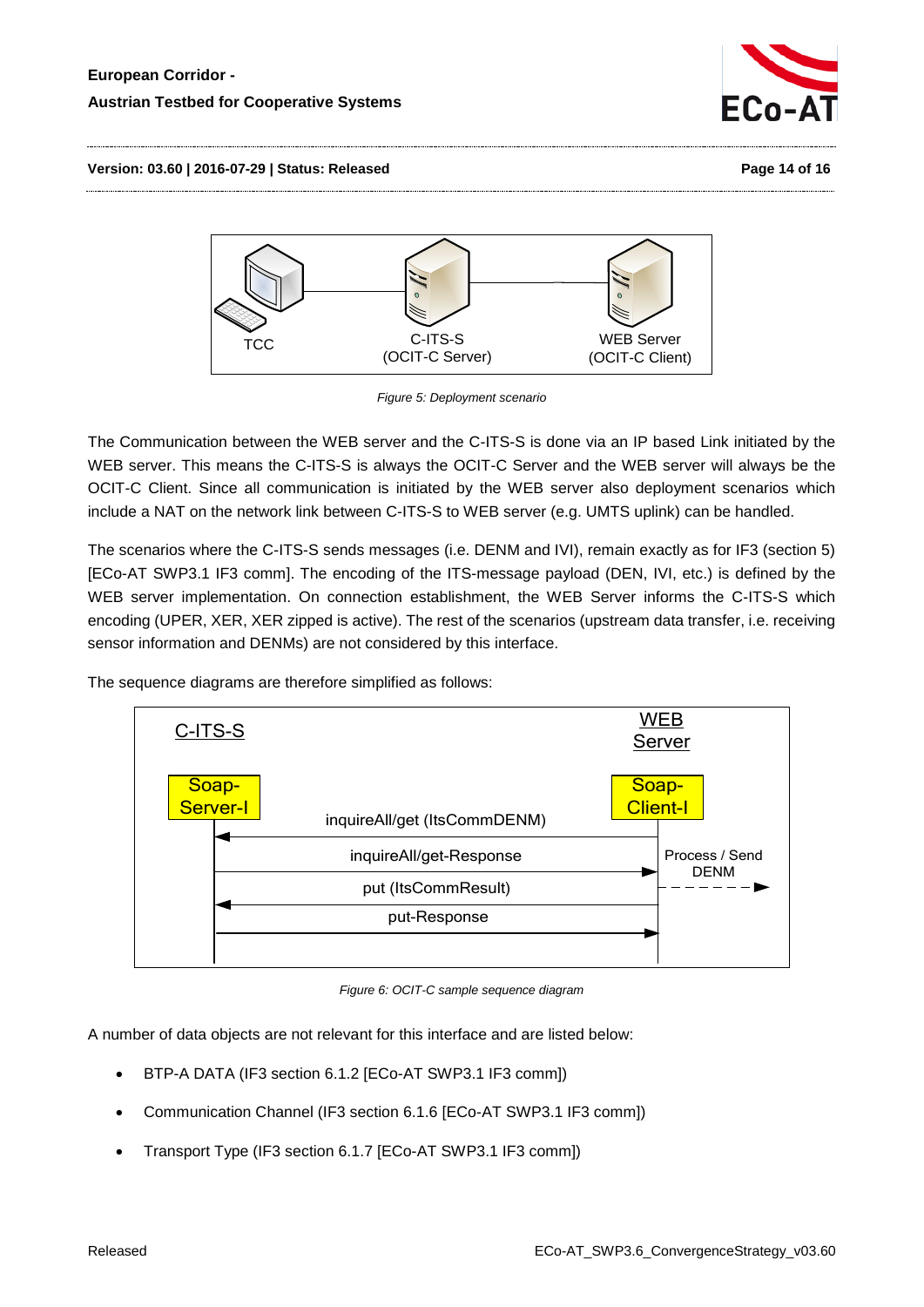

## **Version: 03.60 | 2016-07-29 | Status: Released Page 15 of 16**

- Security Profiles (IF3 section 6.1.8 [ECo-AT SWP3.1 IF3 comm])
- Geo Destination (IF3 section 6.1.9 [ECo-AT SWP3.1 IF3 comm])
- Geo Source (IF3 section 6.1.10 [ECo-AT SWP3.1 IF3 comm])
- Geo Data (IF3 section 6.1.12 [ECo-AT SWP3.1 IF3 comm])

#### <span id="page-14-0"></span>5.1.2 Device management

The device management services are equal to those described in IF3 [ECo-AT SWP3.1 IF3 management] with the difference that there FW update is not relevant for this case. The services then are:

- Auto discovery of C-ITS-S Server by WEB server
- Configuration / provisioning
	- o at initial connect (Bootstrapping of "fresh" installed R-ITS-S)
	- o re-provision or re-configure at any subsequent time
- Performance monitoring
- Configurable Alarm and Event notifications

The deployment scenario is depicted in [Figure 5.](#page-13-0) The sequence diagram of a typical Device Management session is the same as for IF3 [ECo-AT SWP3.1 IF3 management] and presented in [Figure 7.](#page-15-0)

The main considerations to be taken into account for this interface with regards device monitoring are the following:

- The firmware Upgrade Image ([ECo-AT SWP3.1 IF3 management] section 4.3.31) is not relevant for this interface and therefore this functionality should not be used.
- The choice reboot in the command within Data Object "DeviceCommand" (IF3 section 4.5.2 [ECo-AT SWP3.1 IF3 management]) should not be used for IF5.
- The data Object "DeviceReboot" is not relevant for this interface and therefore should not be used.
- The code 1: Firmware Upgrade image of FileType within Data Object " DeviceDownload" (IF3 section 4.5.6 [ECo-AT SWP3.1 IF3 management]) should not be used for IF5.
- Within the parameter data model:
	- o In order to differentiate a R-ITS-S from a WEB server, the key /device/ModelName should be "WEB server".
	- o The following keys are not relevant for this interface:
		- /its
		- /security
		- /security/ca/[N]